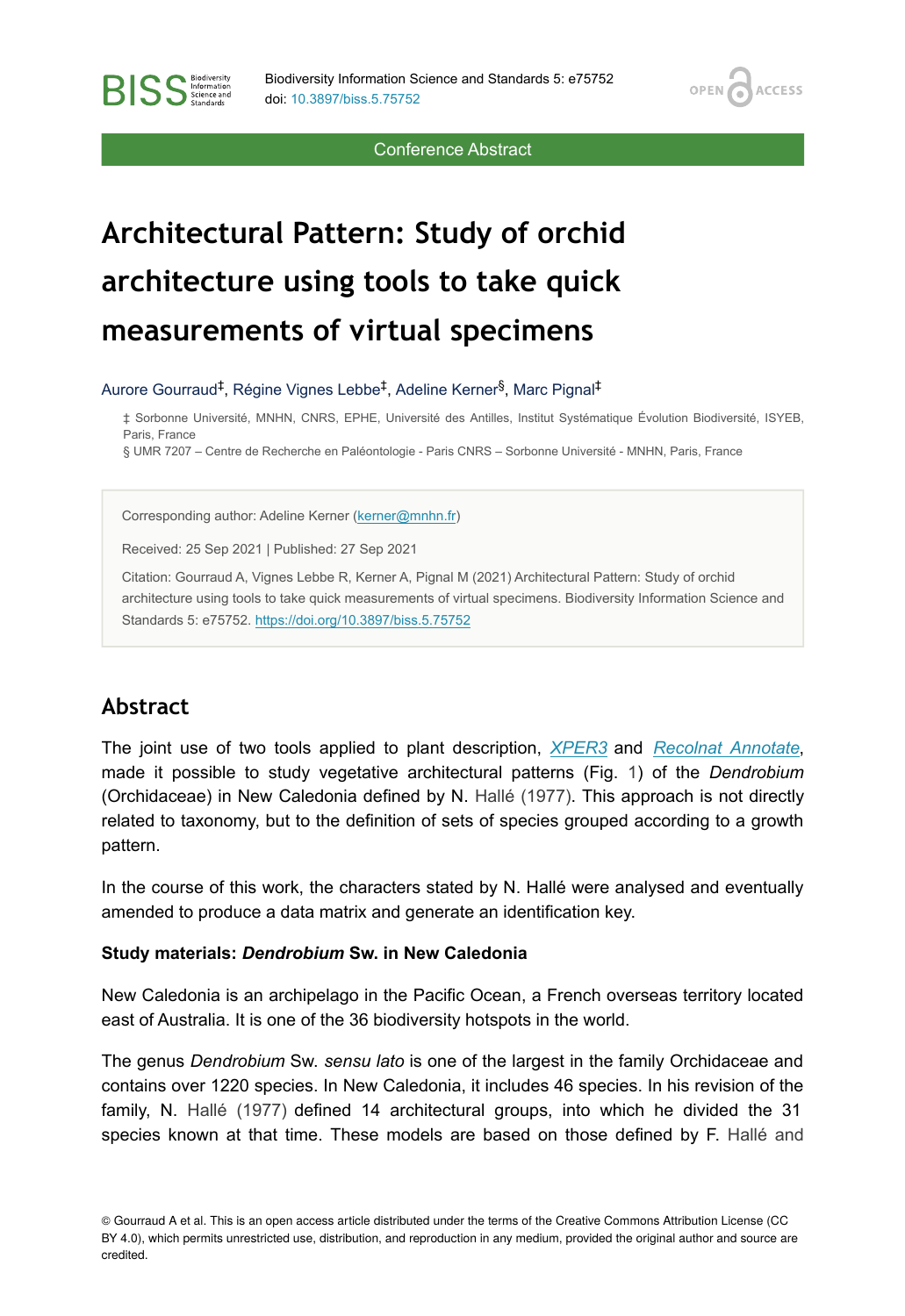[Oldeman \(1970\)](#page-4-1). But they are clearly intended to group species together for identification purposes.

<span id="page-1-0"></span>

Figure 1.

Architectural patterns of the genus *Dendrobium* and allies in New Caledonia [\(Hallé 1977](#page-4-0) ).

#### **Architectural pattern:**

A pattern is a set of vegetative or reproductive characters that define the general shape of an individual. Developed by mechanisms linked to the dominance of the terminal buds, the architectural groups are differentiated by the arrangement of the leaves, the position of the inflorescences or the shape of the stem (Fig. [1\)](#page-1-0). Plants obeying a given pattern do not necessarily have phylogenetic relationships. These models have a useful application in the field for identifying groups of plants.

Monocotyledonous plants, and in particular the Orchidaceae, lend themselves well to this approach, which produces stable architectural patterns.

#### **Recolnat Annotate**

*[Recolnat Annotate](https://www.recolnat.org/en/annotate)* is a free tool for observing qualitative features and making physical measurements (angle, length, area) of images. It can be used offline and downloaded from [https://www.recolnat.org/en/annotate.](https://www.recolnat.org/en/annotate)

The software is based on the setting up observation projects that group together a batch of herbarium images to be studied, associating it with a descriptive model. A file of measurements can be exported in comma separated value (csv) format for further analysis (Fig. [2\)](#page-2-0).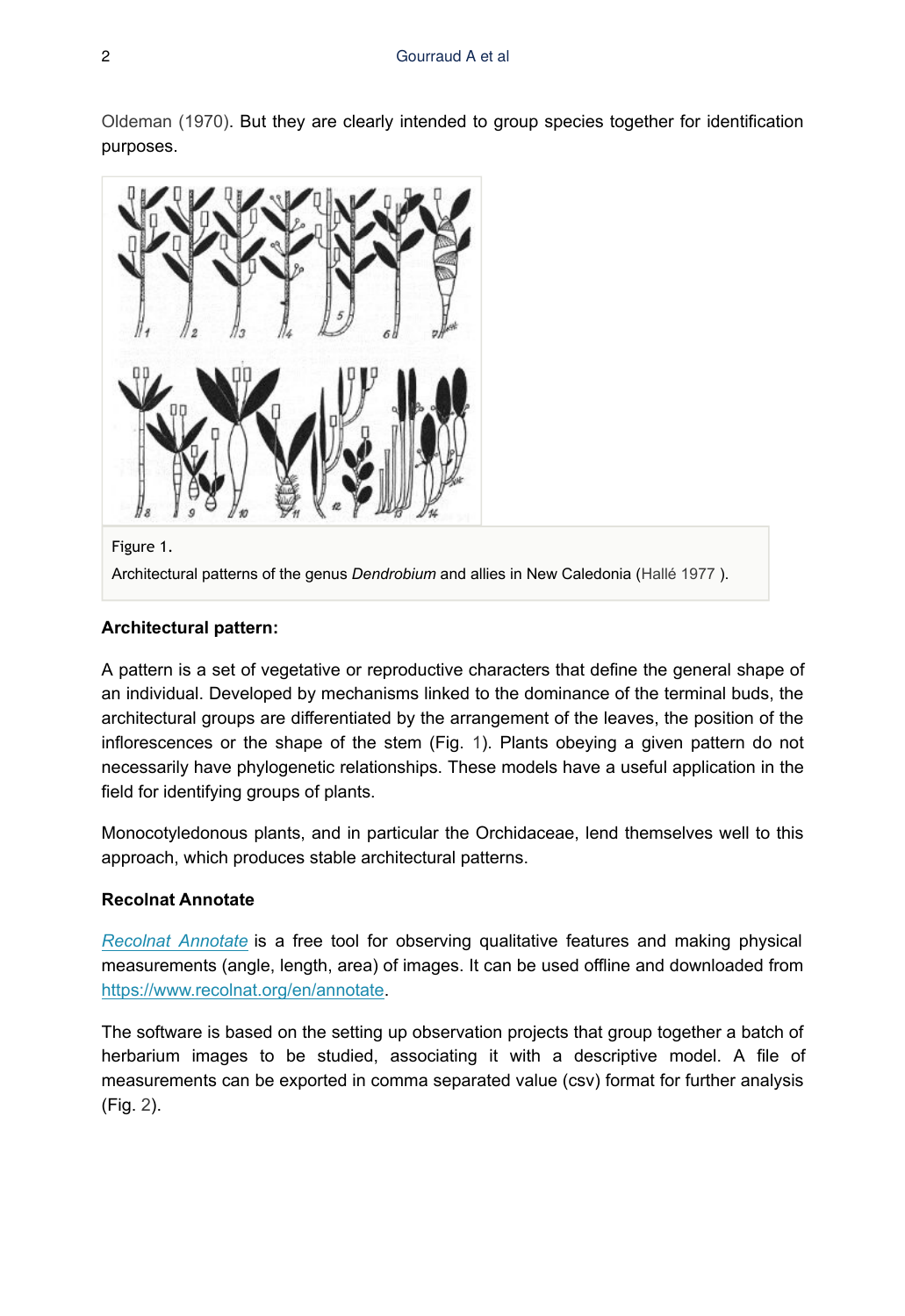<span id="page-2-0"></span>

#### **XPER3**

Usually used in the context of systematics in which the items studied are taxa, *[XPER3](http://www.xper3.fr/?language=en)* can also be used to distinguish architectural groups that are not phylogenetically related.

Developed by the *Laboratoire d'Informatique et Systématique* (LIS) of the [Institut de](https://isyeb.mnhn.fr/fr) [Systématique, Evolution, Biodiversité](https://isyeb.mnhn.fr/fr) in Paris, *[XPER3](http://www.xper3.fr/?language=en)* is an online collaborative platform that allows the editing of descriptive data ([https://www.xper3.fr/?language=en\)](https://www.xper3.fr/?language=en).

This tool allows the cross-referencing of items (in this case architectural groups) and descriptors (or characters). It allows the development of free access identification keys (it means without fixed sequence of identification steps). The latter can be used directly online. But it also offers to produce single-access keys, with or without using character weighting and dependencies between characters.

#### **Links between XPER3 and Recolnat Annotate**

The descriptive model used by *[Recolnat Annotate](https://www.recolnat.org/en/annotate)* can be developed within the framework of *[XPER3](http://www.xper3.fr/?language=en)*, which provides for characters and character states. Thus the observations made by the *[Recolnat Annotate](https://www.recolnat.org/en/annotate)* measurement tool can be integrated into the *[XPER3](http://www.xper3.fr/?language=en)* platform. Specimens can then be compared, or several descriptions can be merged to express the description of a species (Fig. [3\)](#page-3-0).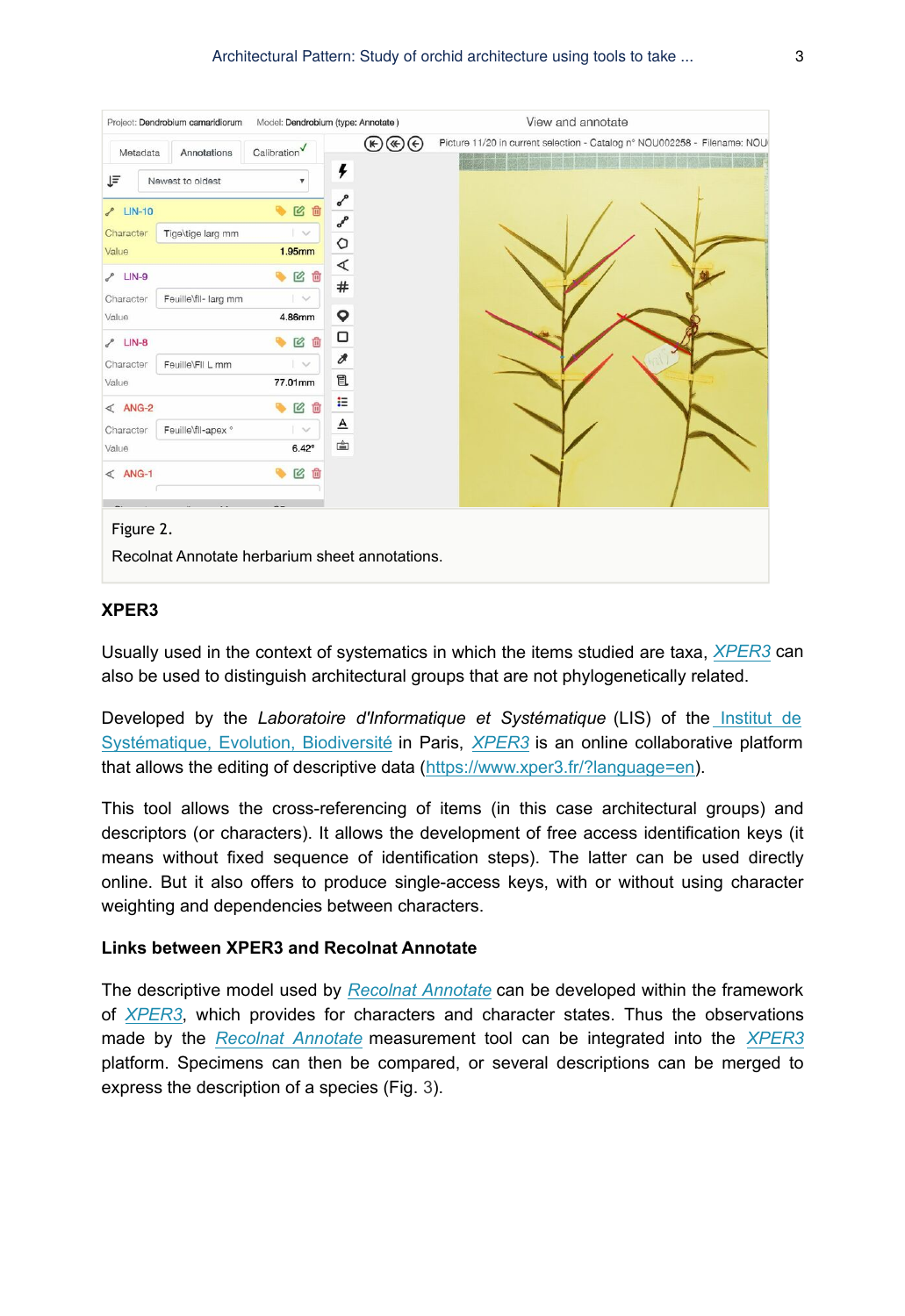<span id="page-3-0"></span>

|                         | Genre Dendrobium de NC V8                                                                                                                                                                                                                                                                                                                                                                                                                                                                                                                                                                                |              |              | Save in SDD<br>$\leq$ Share $\leq$ 0 $\leq$ Saved                                                                                                                                                           |
|-------------------------|----------------------------------------------------------------------------------------------------------------------------------------------------------------------------------------------------------------------------------------------------------------------------------------------------------------------------------------------------------------------------------------------------------------------------------------------------------------------------------------------------------------------------------------------------------------------------------------------------------|--------------|--------------|-------------------------------------------------------------------------------------------------------------------------------------------------------------------------------------------------------------|
|                         | <b>Descriptive model</b><br>$\equiv$ Items                                                                                                                                                                                                                                                                                                                                                                                                                                                                                                                                                               | Description  |              | $\mathcal D$ Identification $\neg$<br>$\sqrt{\frac{1}{2}}$ Tools $\sim$<br>Properties & management -                                                                                                        |
| ^<br>ŏ<br>9<br>10<br>11 | 21 Descriptors<br>÷ő.<br>$=$<br>vpe de pseudobulbe.<br>$\times$<br>÷<br>Nombre d'entrenoeuds dans la partie renflée.<br>$+ + x$<br>Présence de cataphylles.<br>$+1 \times$<br>© Caducité des feuilles.<br>$+ + x$<br>· Entrenoeud visible/ masqué par la gaine.<br>(12)<br>$+ + x$<br><b>O</b> Présence de ramifications sur la tige.<br>$+ + x$<br>13<br><b>5</b> Longueur de la partie aérienne de la tige.<br>$+1 \times$<br>14<br>Nombre de fleurs au niveau de l'inflorescence.<br>$+ + x$<br>15<br>© Orientation de l'inflorescence.<br>$+ + \times$<br>16<br>$\bullet$<br>22 Add a new Descriptor |              | $\bigcirc$ Q | <b>Definition</b><br>Dependencies<br><b>States</b><br>Entrenoeud masqué par la gaine<br>Entrenoeud visible<br>$\overline{2}$<br>3<br>Add a new State<br>0 videos<br>1 pictures<br>0 files<br>0 sounds<br>οū |
|                         | Categorical descriptor                                                                                                                                                                                                                                                                                                                                                                                                                                                                                                                                                                                   | $\checkmark$ |              | masqué par la gaine - m33                                                                                                                                                                                   |
| Figure 3.               |                                                                                                                                                                                                                                                                                                                                                                                                                                                                                                                                                                                                          |              |              |                                                                                                                                                                                                             |

Knowledge base on architectural patterns of *Dendrobium* in New Caledonia

#### **RESULTS**

The joint use of *[XPER3](http://www.xper3.fr/?language=en)* and *[Recolnat Annotate](https://www.recolnat.org/en/annotate)* to manage both herbarium specimens and architectural patterns has proven to be relevant. Moreover, the measurements on the virtual specimens are fast and reliable.

N. [Hallé \(1977\)](#page-4-0) had produced a dichotomous single-accesskey that allowed the identification and attribution of a pattern to a plant observed in the field or in a herbarium. The project to build a polytomous and interactive key with *[XPER3](http://www.xper3.fr/?language=en)* required completing the observations to give a status for each character of each vegetative architectural model.

*[Recolnat Annotate](https://www.recolnat.org/en/annotate)* was used to produce observations from herbarium network in France. The use of *[XPER3](http://www.xper3.fr/?language=en)* has allowed us to redefine these models in the light of new data from the herbaria and to publish the interactive key available at [dendrobium](http://dendrobium-nc.identificationkey.org)[nc.identificationkey.org](http://dendrobium-nc.identificationkey.org).

### **Keywords**

*Dendrobium*, Orchidaceae, XPER3, RECOLNAT, Recolnat Annotate, herbarium, interactive key, virtual specimens

## **Presenting author**

Marc Pignal